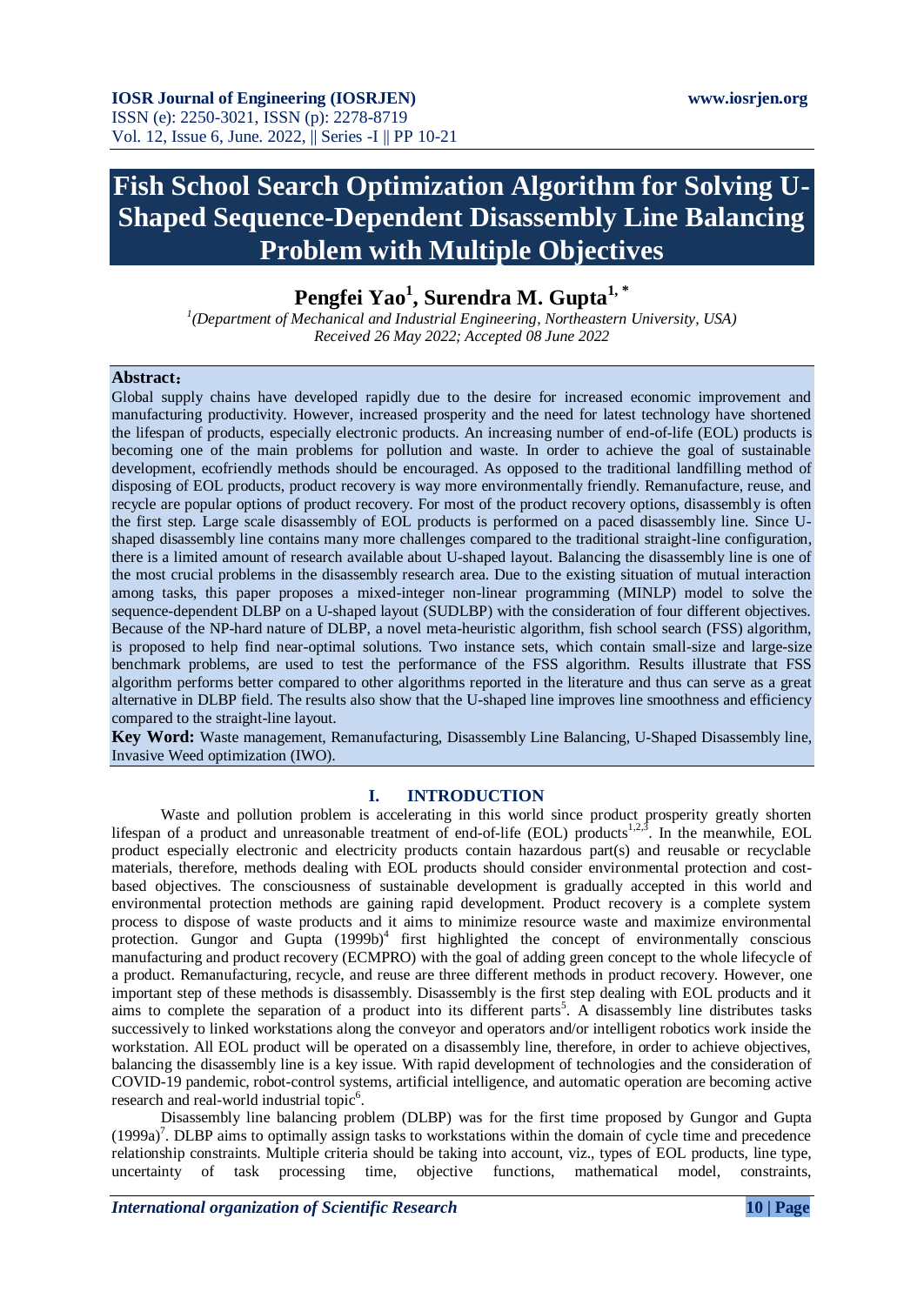algorithms/approaches, complications, and interactions with real world industrial situation<sup>8</sup>. After the pioneering work of Gungor and Gupta, DLBP has become an active research area and attracts more attentions<sup>9</sup>. Sequencedependent DLBP (SDLBP) is a special type of DLBP with the considering of mutual interference among tasks $^{10}$ . Different task processing times will cause different task sequences in the process of optimization and ultimately affect the disassembly line balancing. Typically, there are four types of a disassembly line, viz., straight-line, Ushaped, parallel, and two-sided. The most distinguish characteristic of a U-shaped line is operators and/or robotics can work across the workstation and each workstation has two sides which are entrance side and exit side. This configuration is more complicated that a straight-line layout and may create more optimal task assignments<sup>11</sup>.

Exact methods and optimization approaches are gradually proposed on a disassembly line and after the milestone research of McGovern and Gupta (2007a, 2007b)<sup>12,13</sup> which proved that DLBP belongs to NP-hard class problem, heuristics and meta-heuristics are continually applied on a disassembly line<sup>14</sup>. Kalayci and Gupta<sup>10,15,16,17,18</sup> introduces five optimization algorithms viz., artificial bee colony (ACO), particle swarm optimization (PSO), ant colony optimization (ACO), simulated annealing algorithm (SA), tabu search algorithm (TS) and has for the first time studied sequence-dependent DLBP with multiple objectives. Recently, Yao and Gupta (2021a, 2021b, 2021c, 2021d, 2021e, 2021f)<sup>5,9,11,19,20,21</sup> proposed five novel meta-heuristic algorithms viz., cat swarm optimization (CSO), small world optimization (SWO), ant colony optimization (ACO), invasive weed optimization (IWO), teaching-learning-based optimization (TLBO), and fish school search optimization (FSS) on a U-shaped disassembly line which expanded the approach filed of U-shaped DLBP.

The remainder of the paper is organized as follows. Literature review is described in Section 2. Section 3 contains problem definition and the proposed MINLP model with four different objectives. Section 4 provides detailed encoding and decoding procedures of SUDLBP and steps of FSS algorithm. Section 5 presents detailed case study and comparative study. Finally, conclusions and future research directions are provided in Section 6.

#### **II. LITERATURE REVIEW**

A U-shaped disassembly line allows operators work across the workstation which may offer more task assignments. Agrawal and Tiwari  $(2008)^{22}$  first studied U-shape DLBP, and they introduced a collaborative ant colony algorithm to deal with stochastic task times. Avikal and Mishra  $(2012)^{23}$  proposed a heuristic approach on a U-shaped disassembly line. Avikal, Jain, and Mishra  $(2013)^{24}$  introduced another U-shaped heuristic on a disassembly line which expand the approach field of DLBP. Partial U-shaped DLBP was first considered in research Wang, Gao, and Li  $(2020)^{25}$ , and later Li and Janardhanan  $(2021)^{26}$ , Wang et al.  $(2021)^{27}$ , Wu et al.  $(2021)^{28}$  and Lu et al.  $(2021)^{29}$  proposed novel approaches on a U-shaped layout with the considering of partial disassembly mode. Another special disassembly, sequence-dependent U-shaped DLBP has for the first time considered in research Li, Kuckkkoc, and Zhang (2019)<sup>30</sup> which greatly promote the development of SUDLBP. As mentioned in previous section, Yao and Gupta (2021a, 2021b, 2021c, 2021d, 2021e, 2021f) first proposed 5 novel meta-heuristic algorithms which offers more approach selections in DLBP field.

Sequence-dependent situation considers uncertainty of task processing time since interactions may exist among tasks (Kalayci and Gupta, 2013a; Li et al., 2021<sup>31</sup>). Task i and task j have sequence dependency means additional task processing times should be added based on the order of these involved tasks. This situation often happens between tasks which have no direct precedence relationship (Kalayci and Gupta, 2013b; Wang et al.,  $2021^{32}$ ). If task i and task j have sequence dependency and task processing times for task I and j are  $t_i$ , and t respectively, the calculation of sequence-dependent task processing time is  $t_i + t_j + s d_{ii}$  if task i is disassembled before task j or  $t_i + t_i + sd_{ij}$  if task j is removed before task i.

To fill the gap of limited studies of U-shaped DLBP and sequence-dependent UDLBP, this paper considers multi-objective SUDLBP and develops a novel meta-heuristic algorithm. The main contributions of this paper are presented as follows.

- (1) Since one objective is non-linear, a mixed-integer nonlinear programming (MINLP) mathematical model is formulated to help solve multi-objective U-shaped DLBP. Related constrains of this model are capable of solving AND precedence and OR precedence relationships.
- (2) Fish school search optimization algorithm (FSS), has for the first time, applied to help find near-optimal solutions of sequence-dependent U-shaped DLBP (SUDLBP). A strong ability of balancing between exploration and exploitation makes FSS algorithm suitable for solving multi-objective optimization problem.
- (3)A comprehensive comparative study is conducted on two sets of instances in this paper to evaluate the performance of developed MINLP model and the proposed FSS algorithm. Total of 47 benchmark problems are included in instance sets. Results of case studies indicate that U-shaped disassembly line has greater performance on lane smoothness aspect and number of workstations compared with traditional straight-line disassembly line. The comparative study demonstrates that the proposed FSS algorithm outperforms other meta-heuristic algorithms on many aspects.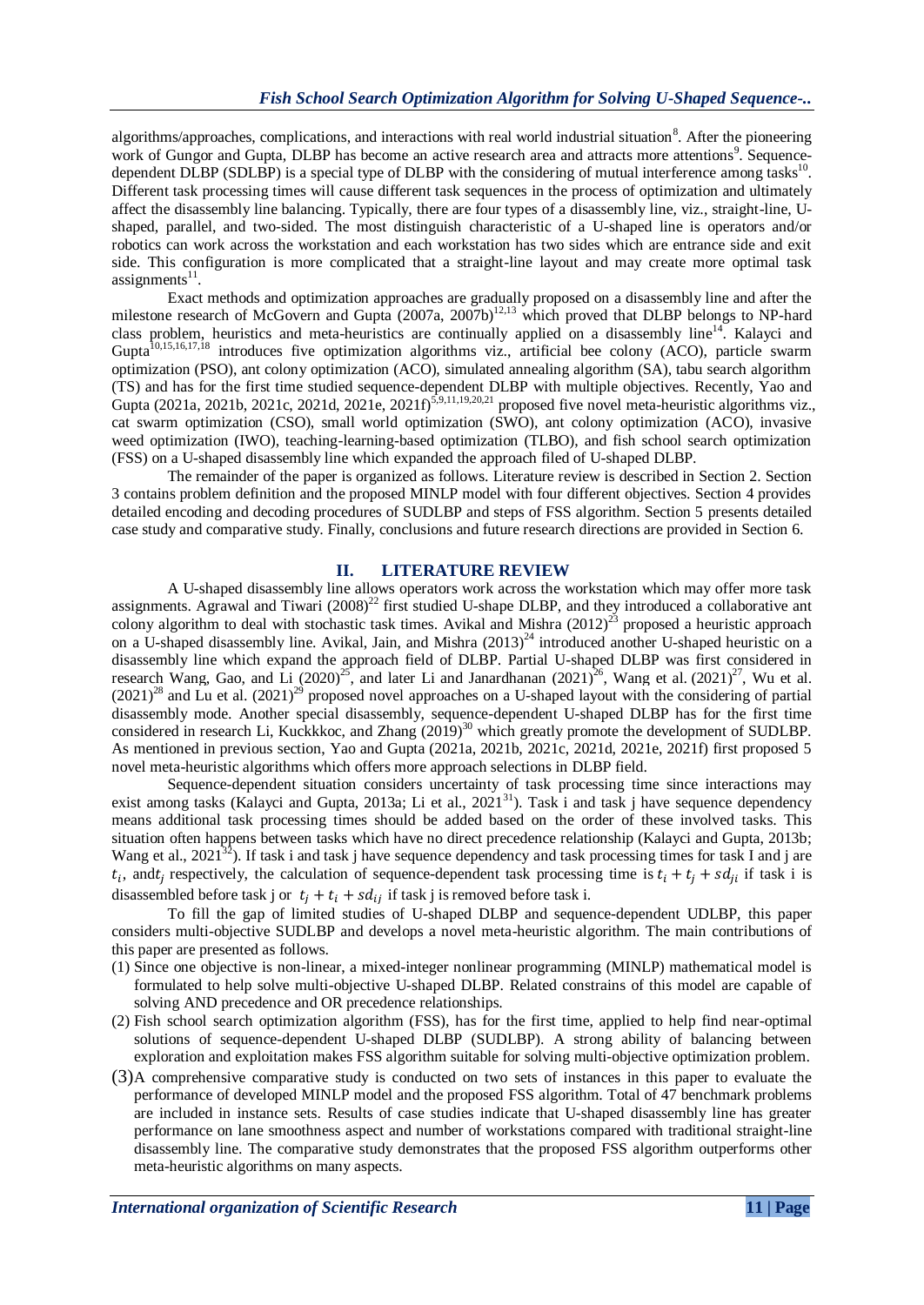# **III. PROBLEM DEFINITION**

Sequence-dependent U-shaped DLBP has two complicated challenges than normal straight-line DLBP. First, sequence dependent situation combines the consideration of uncertainty. Task processing time is not deterministic all the time, in sequence-dependent environment, two tasks may create interaction, that means sequence dependency should be added to one of them, therefore, the actual task processing time may change based on instance information. Second, a U-shaped disassembly line has entrance and exit sides, which increase the change of finding more near-optimal task assignments especially dealing with large-size problem. In the proposed model, each workstation contains two sub-stations to classify the side of assigned tasks. To optimally obtain near-optimal solutions, assumptions should be noticed. EOL products are similar and only one type. All parts of the product should be disassembled.

## **3.1 Model formulation**

This section presents MINLP model for SUDLBP with the consideration of AND/OR precedence. Indices and parameters are shown as follows.

| <b>Notations</b>   |                                                                                 |
|--------------------|---------------------------------------------------------------------------------|
| 1,1                | Task index, $i, j = 1, 2, , N$                                                  |
| M                  | Number of workstations                                                          |
| m                  | Workstation (sub-station) index, $m = 1, 2, , 2M$                               |
| $t_i$              | Processing/removal time of task i                                               |
| $h_i$              | Binary variable, 1, if task i is hazardous; 0, otherwise                        |
| $d_i$              | Demand value of task j                                                          |
| ANDP(i)            | Set of AND predecessor of task i                                                |
| ORP(i)             | Set of OR predecessor of task i                                                 |
| <b>CT</b>          | Cycle time                                                                      |
| $T_m$              | Total task processing times of workstation m                                    |
| $sd_{ij}$          | Sequence dependent time between task j and task i                               |
| $F_a$              | Objective function, $a = 1,2,3,4$                                               |
| Decision variables |                                                                                 |
| $x_{im}$           | Binary variable, 1, if task i is assigned to sub-station m; 0, otherwise        |
| $x'_{imj}$         | Binary variable, 1, if task is assigned to sub-station m and is operated before |
|                    | task $i$ ; 0, otherwise                                                         |
| $W_{ij}$           | Binary variable, 1, if task i is operated before task j; 0, otherwise           |
| $WS_m$             | Binary variable, 1, if workstation m is opened; 0, otherwise                    |
| $l_i$              | Position number of task <i>i</i> in sequence                                    |

Based on the notations, entrance side sub-stations are coded with  $[1,2,3,...,M]$ , and exit side sub-stations are coded with  $[2M, 2M - 1, 2M - 2, ..., M + 2, M + 1].$ 

#### **Objectives and constrains:**

| (1)  |
|------|
| (2)  |
| (3)  |
| (4)  |
| (5)  |
| (6)  |
| (7)  |
| (8)  |
| (9)  |
| (10) |
| (11) |
| (12) |
| (13) |
|      |

In this model, Eq. (1) introduces the first objective, minimizing number of workstations, which is a cost-based optimization criterion. Eq. (2) optimizes line smoothness, and this is a non-linear consideration. Eq. (3) indicates that hazardous parts should be removed early which aims to add environmental protection consciousness into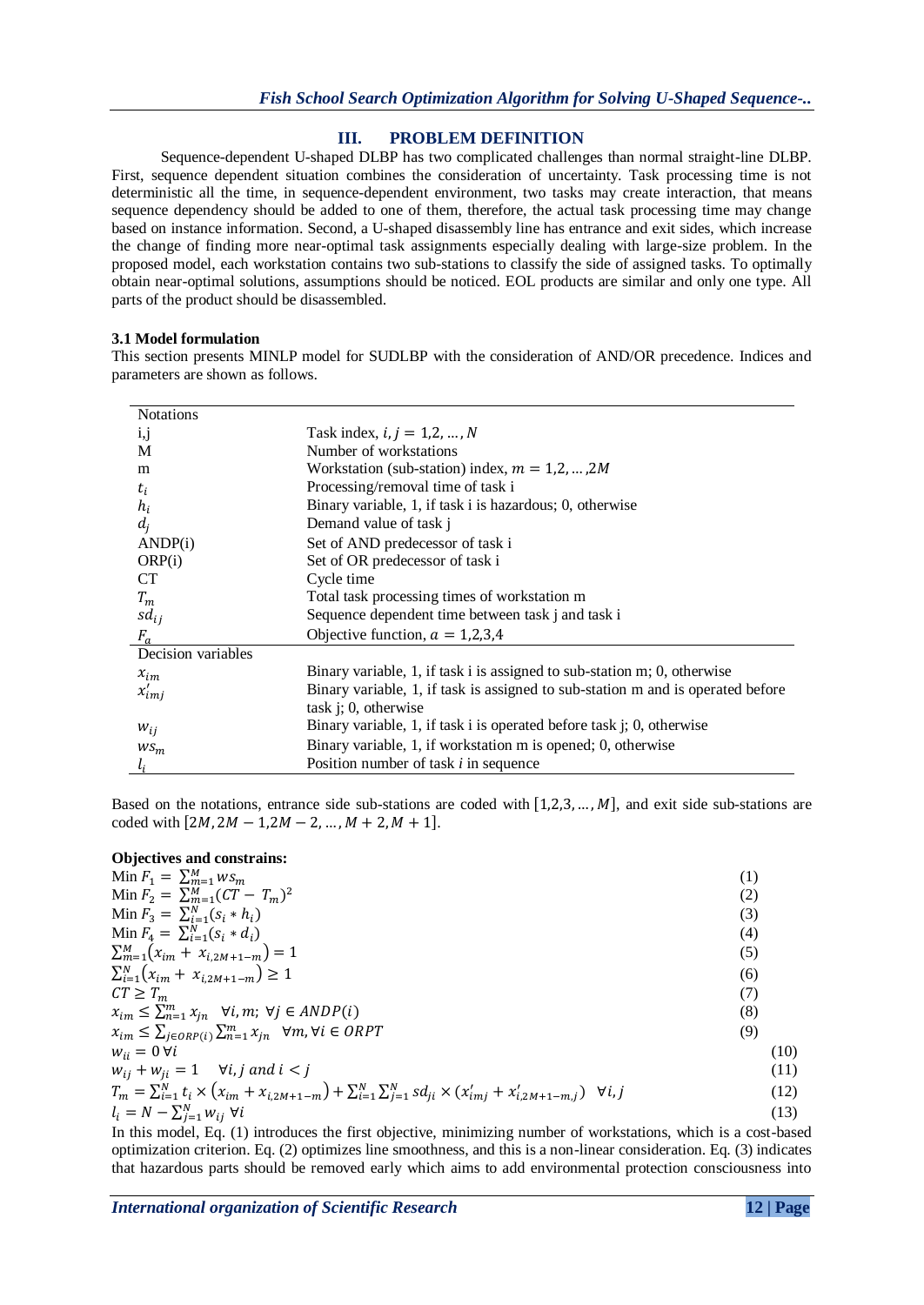DLBP. Eq. (4) ensures that high demand parts are removed early which is a profit aspect objective. Constraint (5) ensures that one task can only be allocated to one sub-station. Constraint (6) shows that one workstation can operate one or more tasks. Constrain (7) is the cycle time constraint which avoids the situation of line stoppage. Constraint (8) and (9) seek to solve different precedence relationship. These two constraints ensure that the proposed MINLP model has the ability to solving complex precedence relationship. Constraint (10) and (11) present the sequence order of task i and j. Constraint (12) and (13) introduce the calculation process of total task processing time of workstation m and position in sequence of task i.

# **IV. Fish school search optimization (FSS)**

FSS algorithm was originally proposed in research Bastos et al. (2008)<sup>33</sup> with the goal of minimizing searching time. FSS algorithm is inspired by the social behavior of fish schools, and it belongs to meta-heuristic algorithm. Three important operators in FSS algorithm are feeding, swimming, and breeding and these offer FSS algorithm wide-range search ability and great capability to switch between exploration and exploitation<sup>34</sup>. Considering the above-mentioned behaviors, the steps of implementing FSS can be summarized as follows:

Step 1: Initializing locations (x<sub>i</sub>) randomly for all fish, setting all weights (w<sub>i</sub>) to one.

Step 2: Starting the repeat loop.

Step 3: Performing swimming 1. Calculating random individual movement for each individual fish.

Step 4: Executing feeding operation. Updating weights for all fish based on new locations.

Step 5: Performing swimming 2. Collectively instinctive moving towards overall direction.

Step 6: Performing swimming 3. Collectively volitive moving dilation or contraction.

Step 7: Checking the termination condition.

## **4.1 Encoding and decoding**

The FSS algorithm uses the same rule of task permutation for encoding in research (Kalayci and Gupta, 2013a, 2013b, 2013c, 2014; Li, Kucukkoc, and Zhang, 2019). Table 1 and Fig. 1 present related information of an encoding example for 8-part PC instance which is acquired from Kalayci and Gupta (2013a). It is clear from Fig. 1 that, lines between task 2 and 3, and task 5 and 6 are dashed, this means sequence-dependent situations are exist between related tasks. Sequence dependencies of this instance are provided as follows:  $sd_{23}$  = 2,  $sd_{32} = 4$ ,  $sd_{56} = 1$ ,  $sd_{65} = 3$ . Fig. 2 presents a feasible task assignment of 8-part small-size problem. In Fig. 2, it is clear that workstations are divided into sub-stations and each sub-station operates different tasks. The task permutation in Fig. 2 is 1, 2, 3, 4, 7, 8, 5, and 6, but the task sequence for objective calculation is 1, 2, 3, 6, 5, 8, 7, and 4. Difference between task permutation and task sequence should be noticed and an effective decoding algorithm is proposed to help transfer encoding into a feasible solution.

| <b>Table 1.</b> Instance information for 8-part case |                  |                   |                 |        |  |  |
|------------------------------------------------------|------------------|-------------------|-----------------|--------|--|--|
| Task number                                          | Part name        | Task removal time | Hazardous index | Demand |  |  |
|                                                      | PC top cover     | 14                | No              | 360    |  |  |
| 2                                                    | Floppy drive     | 10                | N <sub>0</sub>  | 500    |  |  |
| 3                                                    | Hard drive       | 12                | N <sub>0</sub>  | 620    |  |  |
| $\overline{4}$                                       | Back plane       | 18                | N <sub>0</sub>  | 480    |  |  |
| -5                                                   | <b>PCI</b> cards | 23                | N <sub>0</sub>  | 540    |  |  |
| 6                                                    | RAM modules      | 16                | N <sub>0</sub>  | 750    |  |  |
| 7                                                    | Power supply     | 20                | N <sub>0</sub>  | 295    |  |  |
| 8                                                    | Motherboard      | 36                | N <sub>0</sub>  | 720    |  |  |



**Fig. 1** Precedence relationship among 8 tasks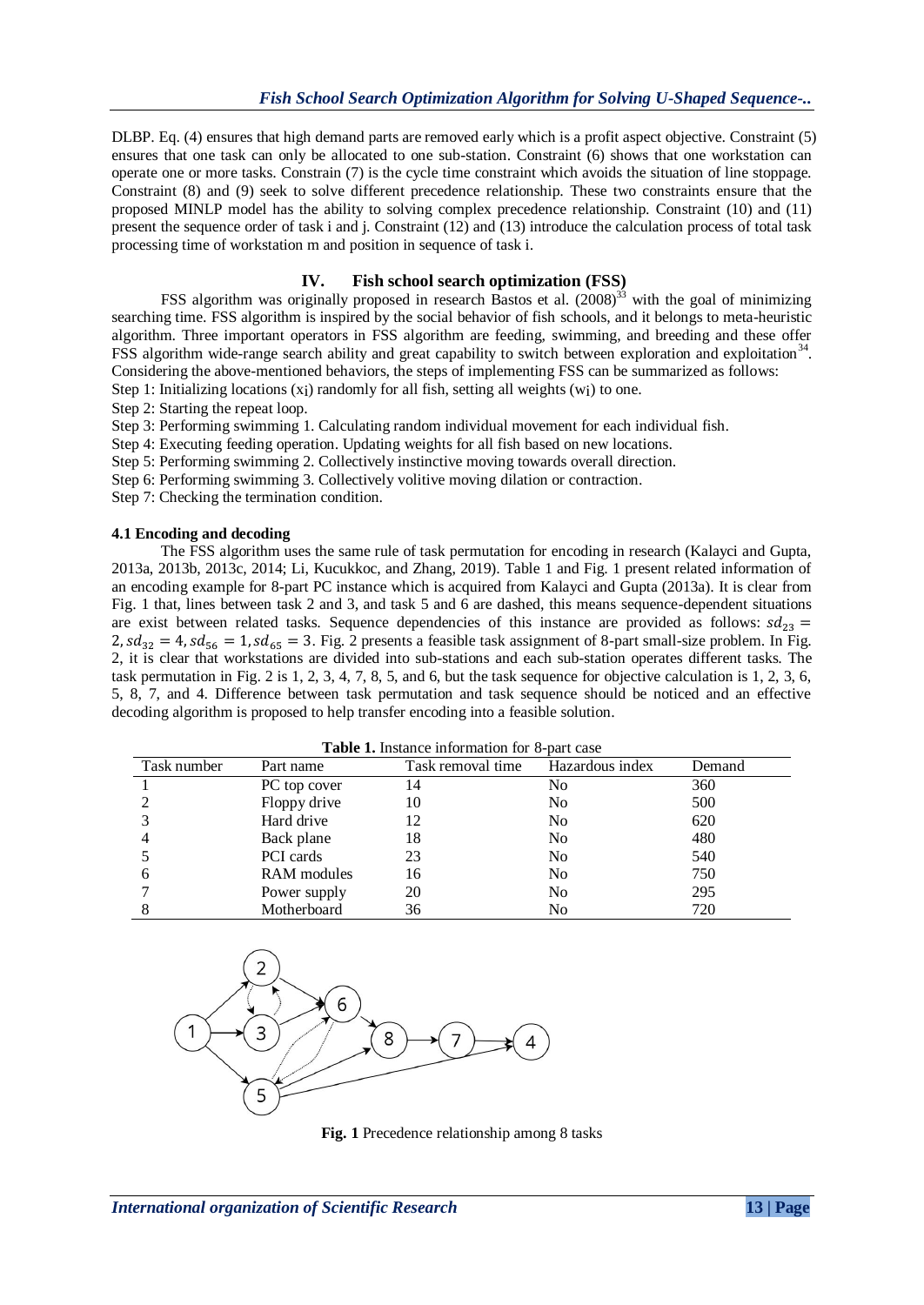

**Fig. 2** Task assignment on a U-shaped line for 8-part PC instance

Table 2 and Table 3 present detailed information used in calculation of objective functions. For example, sub-station 1 disassembles task 1, 2 and 3, and with the consideration of sequence-dependent situation between task 2 and 3, the task processing time for this sub-station is 14+10+4+12=40. Since sub-station 8 has no task to remove, the total task processing time for workstation 1 is 40 and idle time is 0. For the first objective, there are 4 workstations and total idle times is 20. The objective value for removing hazardous part early is 0 since there is no hazardous task in this instance. For removing high demand parts early, the total amount of this objective is 19145.

| Workstation number | Sub-station number | Task number | Task processing | Total task      | Idle time |
|--------------------|--------------------|-------------|-----------------|-----------------|-----------|
|                    |                    |             | time            | processing time |           |
| Workstation 1      | Sub-station 1      | 1,2,3       | $14,10+4,12$    | 40              |           |
|                    | Sub-station 8      |             |                 |                 |           |
| Workstation 2      | Sub-station 2      |             |                 | 38              |           |
|                    | Sub-station 7      | 4.7         | 18.20           |                 |           |
| Workstation 3      | Sub-station 3      |             |                 | 34              |           |
|                    | Sub-station 6      |             | 36              |                 |           |
| Workstation 4      | Sub-station 4      |             | $16 + 1$        | 40              |           |
|                    | Sub-station 5      |             | 23              |                 |           |

**Table 2.** Task assignment and basic factors

|  | Table 3. Objective values |
|--|---------------------------|
|--|---------------------------|

| Objective number | Objective value                                                                           |  |  |  |  |
|------------------|-------------------------------------------------------------------------------------------|--|--|--|--|
|                  |                                                                                           |  |  |  |  |
|                  | $0+2^2+4^2+0=20$                                                                          |  |  |  |  |
|                  | 0 (No hazardous task)                                                                     |  |  |  |  |
|                  | $1 \times 360 + 2 \times 500 + 3 \times 620 + 4 \times 750 + 5 \times 540 + 6 \times 720$ |  |  |  |  |
|                  | $+7 \times 295 + 8 \times 480 = 19145$                                                    |  |  |  |  |

As mentation above, decoding procedure for SUDLBP is presented in Algorithm 1. Traditional decoding procedure for SDLBP is not suitable for SUDLBP since entrance and exit sides should be considered. One similar rule for both SDLBP and SUDLBP is high priority task should be assigned first. Algorithm 1 is presented as follows:

## Algorithm 1. Decoding procedure

Start:

- Step 1: Check termination criterion. If all tasks are assigned, terminate procedure; otherwise, execute step 2. Step 2: Open a new workstation.
- Step 3: Add task(s), whose predecessor(s) has been assigned to the entrance side, to the available task set  $A_{en}$ ; Add task(s), whose successor(s) has been assigned to the exit side, to the available task set  $A_{ex}$ .
- Step 4: Add the task in  $A_{en}$ to the assignable task set  $AS_{en}$  on the entrance side with the domain of cycle time constraint; Add the task in  $A_{ex}$  to the assignable task set  $AS_{ex}$  on the exit side with the domain of cycle time constraint. % For an assignable task, it can be assigned only the total task processing time of this

*International organization of Scientific Research* **14 | Page**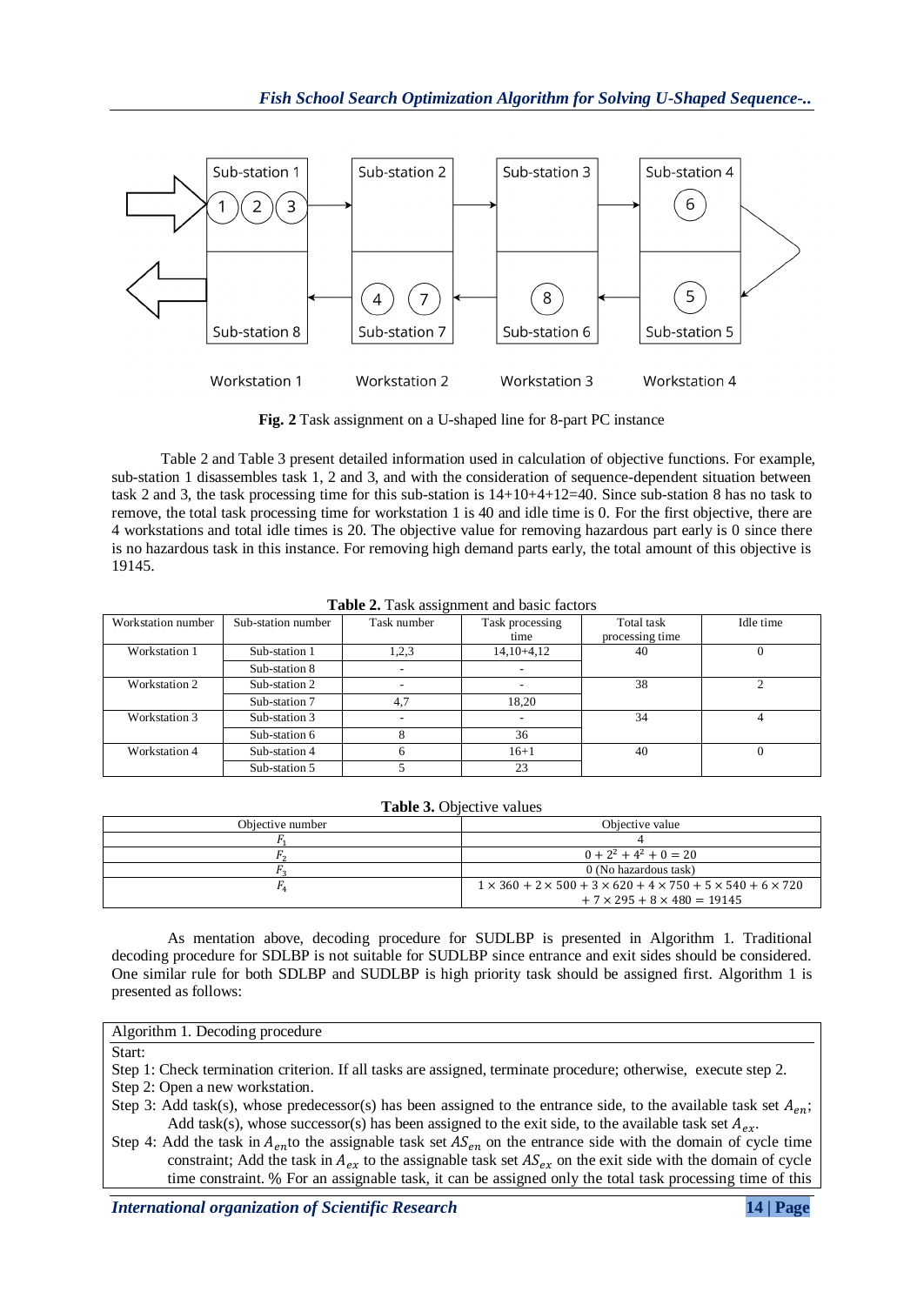workstation is less than or equal to the given cycle time with the considering of sequence dependency. Step 5: If both two assignable task sets  $AS_{en}$  and  $AS_{ex}$  are empty, go back to step 1; otherwise, execute step 6. Step 6: Select the task with higher priority of task permutation and allocate it to the entrance or exit side based on the situation; go back to step 3. End

#### **V. Case study and comparative study**

Performance of FSS algorithm is provided in this section. FSS algorithm was first applied on two smallsize instances, which are acquired from research Kalayci and Gupta (2013a). Information of EOL product and precedence relationship are presented in Table 4, Table 5, Fig. 3, and Fig. 4 respectively. The first instance has 10 parts, referred as P10, sequence dependencies of P10 instance are as follows:  $sd_{1,4} = 1$ ,  $sd_{4,1} = 4$ ,  $sd_{2,3} = 2$ ,  $sd_{3,2} = 3$ ,  $sd_{4,5} = 4$ ,  $sd_{5,4} = 2$ ,  $sd_{5,6} = 2$ ,  $sd_{6,5} = 4$ ,  $sd_{6,9} = 3$ , and  $sd_{9,6} = 1$ . The second instance contains 25 parts, referred as P25, sequence dependencies of P25 are  $sd_{4.5} = 2$ ,  $sd_{5.4} = 1$ ,  $sd_{6.7} = 1$ ,  $sd_{7.6} = 2$ ,  $sd_{6,9} = 2$ ,  $sd_{9,6} = 1$ ,  $sd_{7,8} = 1$ ,  $sd_{8,7} = 2$ ,  $sd_{13,14} = 1$ ,  $sd_{14,13} = 2$ ,  $sd_{14,15} = 2$ ,  $sd_{15,14} = 1$ ,  $sd_{20,21} = 1$ ,  $sd_{21,20} = 2$ ,  $sd_{22,25} = 1$ , and  $sd_{25,22} = 2$ . Cycle time for P10 and P25 is 40 and 18 respectively. To test the performance of FSS algorithm on large-size problems, an instance set is utilized which contains 47 different scale problems.

#### **5.1 Case study**

**Table 4.** 10-part product information

| Task number | Part removal time | Hazardous index | Demand |  |
|-------------|-------------------|-----------------|--------|--|
|             |                   | N <sub>0</sub>  |        |  |
|             | 10                | No              | 500    |  |
|             |                   | No.             |        |  |
|             |                   | No              |        |  |
|             |                   | N <sub>0</sub>  |        |  |
|             | 14                | No              | 750    |  |
|             | 19                | Yes             | 295    |  |
|             | 36                | No              |        |  |
|             | 14                | No              | 360    |  |
|             | 10                | No              |        |  |



**Fig. 3** Precedence relationship of P10

| Task number | Part name          | Part removal time | Hazardous index | Demand value |
|-------------|--------------------|-------------------|-----------------|--------------|
|             | Antenna            |                   |                 |              |
|             | <b>Battery</b>     |                   |                 |              |
|             | Antenna guide      |                   |                 |              |
|             | Bolt (Type 1) A    | 10                |                 |              |
|             | Bolt (Type 1) B    | 10                |                 |              |
|             | Bolt (Type 2) 1    | l 5               |                 |              |
|             | Bolt (Type 2) 2    |                   |                 |              |
|             | Bolt (Type 2) 3    | 15                |                 |              |
|             | Bolt (Type 2) 4    |                   |                 |              |
| 10          | $_{\rm Clip}$      |                   |                 |              |
|             | <b>Rubber Seal</b> |                   |                 |              |

*International organization of Scientific Research* **15 | Page**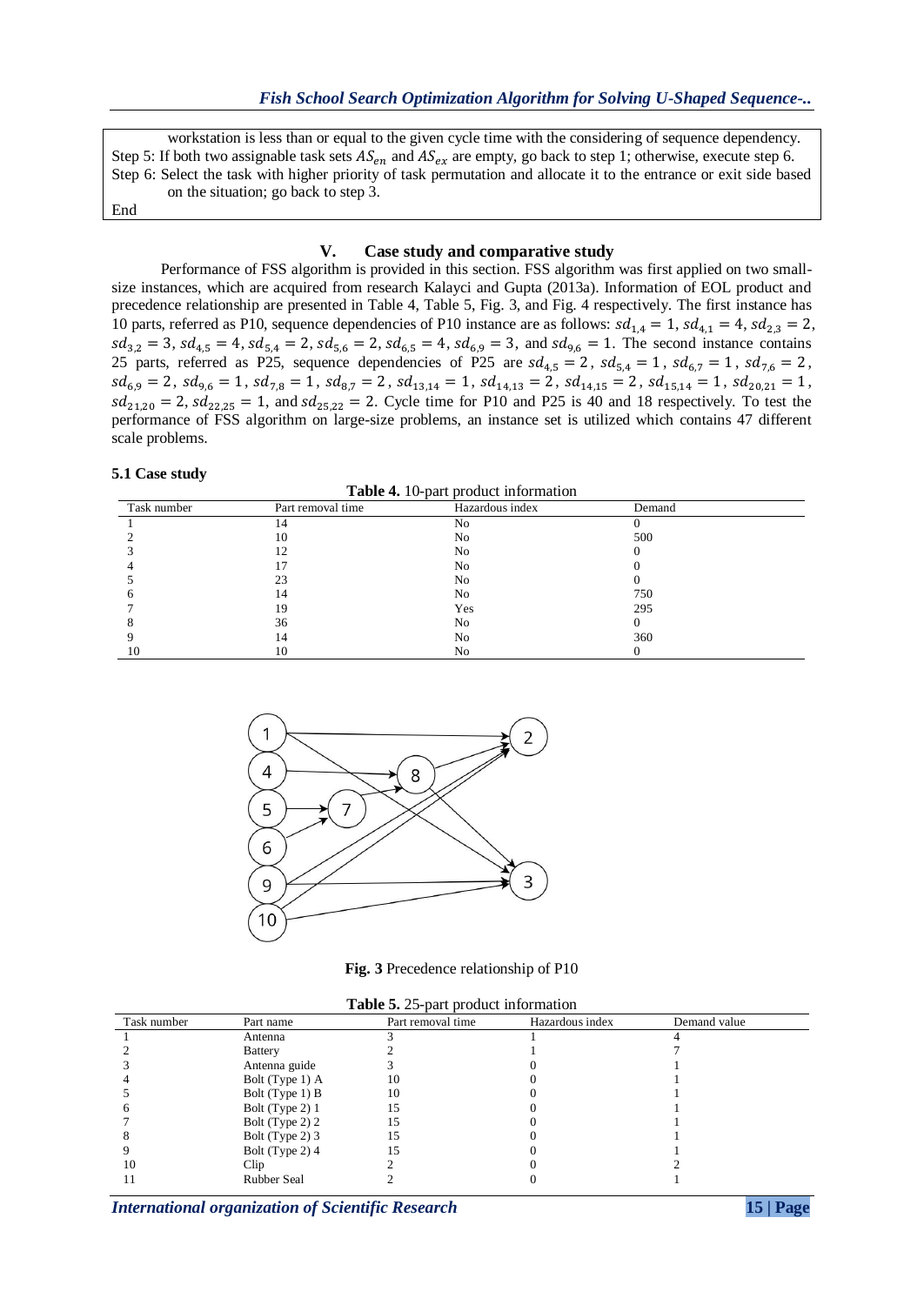*Fish School Search Optimization Algorithm for Solving U-Shaped Sequence-..*

| 12 | Speaker               |    |  |
|----|-----------------------|----|--|
| 13 | White Cable           |    |  |
| 14 | Red/Blue Cable        |    |  |
| 15 | Orange Cable          |    |  |
| 16 | Metal Top             |    |  |
| 17 | Front Cover           |    |  |
| 18 | <b>Back Cover</b>     |    |  |
| 19 | Circuit Board         | 18 |  |
| 20 | <b>Plastic Screen</b> |    |  |
| 21 | Keyboard              |    |  |
| 22 | <b>LCD</b>            |    |  |
| 23 | Sub-keyboard          | 15 |  |
| 24 | Internal IC Board     |    |  |
| 25 | Microphone            |    |  |



**Fig. 4** Precedence relationship of P25

FSS algorithm is applied on a straight-line and a U-shaped line 20 times separately. Table 6 and Table 7 present objective values of P10 and P25 respectively. It is clear that, U-shaped line improves line efficiency and smoothness in cases studies. Also, compared with an iterated local search method (ILS) in research Li, Kuckkkoc, and Zhang (2019), FSS algorithm got the same four best values against ILS in terms of P10, and FSS has two better and two same best values against ILS in terms of P10. This may conclude that FSS algorithm is able to use on SDLBP and SUDLBP.

| <b>Table 6.</b> Objective values of P10 |            |            |      |                |      |         |
|-----------------------------------------|------------|------------|------|----------------|------|---------|
| Line type                               | Algorithm  | Evaluation |      | r <sub>2</sub> |      |         |
| <b>SDLBP</b>                            | <b>FSS</b> | Best value |      | 67             |      | 9605    |
|                                         |            | Avg. value | 5.00 | 67.00          | 5.00 | 9605.00 |
|                                         |            | S. D       | 0.00 | 0.00           | 0.00 | 0.00    |
| <b>SUDLBP</b>                           | <b>FSS</b> | Best value |      | -61            |      | 8880    |
|                                         |            | Avg. value | 5.00 | 61.00          | 6.00 | 8880.00 |
|                                         |            | S.D        | 0.00 | 0.00           | 0.00 | 0.00    |

|                                         |            | S.D        | 0.00  | 0.00 | 0.00  | 0.00   |
|-----------------------------------------|------------|------------|-------|------|-------|--------|
| <b>Table 7.</b> Objective values of P25 |            |            |       |      |       |        |
| Line type                               | Algorithm  | Evaluation |       |      |       |        |
| <b>SDLBP</b>                            | <b>FSS</b> | Best value | 10    |      | 80    | 925    |
|                                         |            | Avg. value | 10.00 | 9.00 | 80.00 | 925.00 |
|                                         |            | S.D        | 0.00  | 0.00 | 0.00  | 0.00   |
| <b>SUDLBP</b>                           | <b>FSS</b> | Best value | 10    |      | 75    | 873    |
|                                         |            | Avg. value | 10.00 | 9.00 | 78.35 | 894.65 |

S. D 0.00 0.00 3.25 15.94

## **5.2 Comparative study**

In this section, FSS algorithm is first compared with a genetic algorithm combined with variable neighborhood search method (VNSGA)<sup>35</sup> and iterated local search approach (ILS) (Li, Kucukkoc, and Zhang, 2019) for SDLBP and SUDLBP. Consideration of hierarchy method, only the best value of  $F_1$  and  $F_2$  are compared.  $F_1$  has highest priority and  $F_2$  has second highest priority. Results of VNSGA and ILS are taken from above mentioned research directly.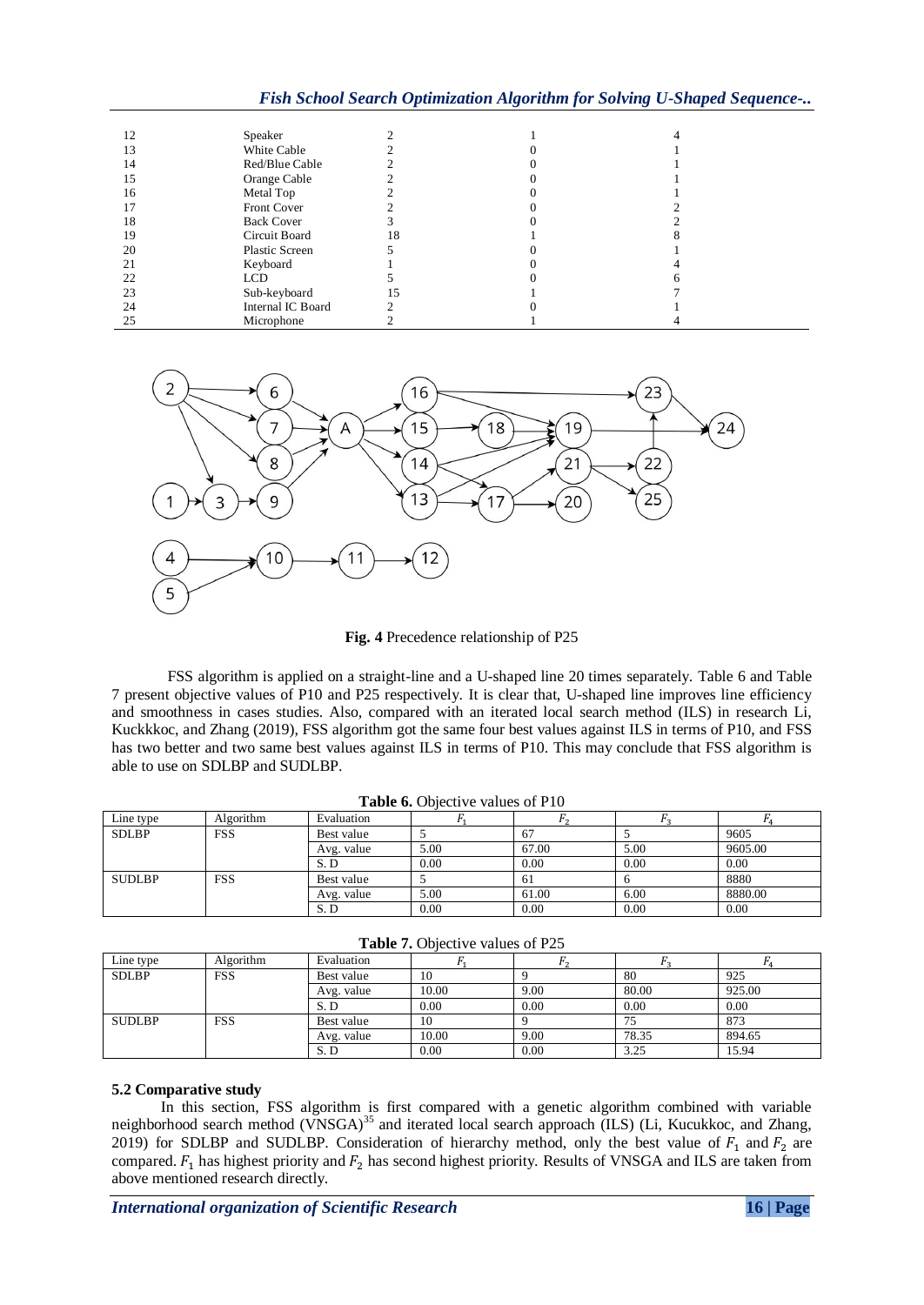| <b>Table 8.</b> Comparation between VNSGA, ILS, and FSS |                |                 |                |                            |                |                |                |              |                |                |                |                |
|---------------------------------------------------------|----------------|-----------------|----------------|----------------------------|----------------|----------------|----------------|--------------|----------------|----------------|----------------|----------------|
| Instance                                                | $\mathbf N$    | <b>CT</b>       |                | <b>VNSGA</b><br><b>ILS</b> |                |                | <b>FSS</b>     |              | <b>ILS</b>     |                | <b>FSS</b>     |                |
|                                                         |                |                 | (SDLBP)        |                            | (SDLBP)        |                | (SDLBP)        |              | (SUDLBP)       |                | (SUDLBP)       |                |
|                                                         |                |                 | $F_{1}$        | F <sub>2</sub>             | F <sub>1</sub> | F <sub>2</sub> | $F_{1}$        | ${\cal F}_2$ | F <sub>1</sub> | F <sub>2</sub> | $F_{1}$        | F <sub>2</sub> |
| Mertens                                                 | $\overline{7}$ | $\overline{7}$  | 5              | 10                         | 5              | 10             | 5              | 10           | 5              | 10             | 5              | 10             |
| Bowman                                                  | 8              | 20              | 5              | 149                        | 5              | 149            | 5              | 149          | $\overline{4}$ | 13             | $\overline{4}$ | 13             |
| Jaeschke                                                | 9              | $7\phantom{.0}$ | $\overline{7}$ | 26                         | $\overline{7}$ | 28             | $\overline{7}$ | 28           | $\overline{7}$ | 28             | $\overline{7}$ | 26             |
| Jackson                                                 | 11             | 10              | 5              | 6                          | 5              | 6              | $\sqrt{5}$     | 6            | 5              | $\overline{4}$ | $\sqrt{5}$     | $\overline{4}$ |
| Mansoor                                                 | 11             | 94              | $\overline{c}$ | 5                          | $\overline{c}$ | 5              | $\overline{2}$ | $5\,$        | $\overline{2}$ | 5              | $\mathbf{2}$   | 5              |
| Mitchell                                                | 21             | 15              | 8              | 31                         | 8              | 43             | 8              | 31           | 8              | 29             | 8              | 29             |
| Roszieg                                                 | 25             | 16              | $\,$ 8 $\,$    | 5                          | 8              | $\overline{5}$ | $\,$ 8 $\,$    | 5            | $\,$ 8 $\,$    | 3              | $\,8\,$        | 3              |
| Heskiaoff                                               | 28             | 216             | 5              | 628                        | 5              | 630            | 5              | 628          | 5              | 628            | 5              | 628            |
| Buxey                                                   | 29             | 30              | 12             | 118                        | 12             | 122            | 12             | 122          | 11             | 6              | 11             | 6              |
| Lutzl                                                   | 32             | 2357            | 7              | $8.13E + 05$               | 7              | 8.47E+05       | $\overline{7}$ | 8.49E+05     | $\overline{7}$ | 7.99E+05       | $\overline{7}$ | $8.03E + 05$   |
| Gunther                                                 | 35             | 41              | 14             | 1519                       | 14             | 1735           | 14             | 1779         | 12             | 13             | 12             | 13             |
| Kilbridge                                               | 45             | 62              | 9              | 6                          | 9              | 6              | 9              | 6            | 9              | 6              | 9              | 6              |
| Hahn                                                    | 53             | 2806            | 6              | $1.87E + 06$               | 6              | $1.91E + 06$   | 6              | $1.87E + 06$ | 5              | 6              | 5              | 6              |
| Tonge                                                   | 70             | 168             | 22             | 2152                       | 22             | 1756           | 22             | 1874         | 22             | 1672           | 22             | 1708           |
| Tonge                                                   | 70             | 170             | 22             | 3002                       | 22             | 2660           | 22             | 2892         | 21             | 204            | 21             | 780            |
| Tonge                                                   | 70             | 173             | 22             | 5196                       | 21             | 1081           | 21             | 1625         | 21             | 745            | 21             | 823            |
| Tonge                                                   | 70             | 179             | 21             | 3459                       | 20             | 312            | 20             | 518          | 20             | 262            | 20             | 288            |
| Tonge                                                   | 70             | 182             | 20             | 968                        | 20             | 912            | 20             | 952          | 20             | 854            | 20             | 880            |
| Wee-Mag                                                 | 75             | 46              | 35             | 983                        | 34             | 399            | 34             | 393          | 34             | 349            | 34             | 345            |
| Wee-Mag                                                 | 75             | 47              | 33             | 148                        | 33             | 116            | 33             | 120          | 33             | 106            | 33             | 112            |
| Wee-Mag                                                 | 75             | 49              | 32             | 189                        | 32             | 163            | 32             | 163          | 32             | 155            | 32             | 157            |
| Wee-Mag                                                 | 75             | 50              | 32             | 347                        | 32             | 333            | 32             | 331          | 32             | 327            | 32             | 325            |
| Wee-Mag                                                 | 75             | 52              | 31             | 455                        | 31             | 443            | 31             | 449          | 31             | 431            | 31             | 439            |
| Arcus1                                                  | 83             | 3985            | 20             | $9.34E + 05$               | 20             | $9.22E + 05$   | 20             | $9.18E + 05$ | 20             | $8.14E + 05$   | 20             | $8.14E + 05$   |
| Arcus1                                                  | 83             | 5048            | 16             | $1.76E + 06$               | 16             | $1.76E + 06$   | 16             | $1.74E + 06$ | 16             | $1.67E + 06$   | 16             | $1.66E + 06$   |
| Arcus1                                                  | 83             | 5853            | 14             | $2.79E + 06$               | 14             | $2.79E + 06$   | 14             | 2.79E+06     | 13             | $1.16E + 04$   | 13             | $1.30E + 04$   |
| Arcus1                                                  | 83             | 6842            | 12             | $4.26E + 06$               | 12             | $4.25E + 06$   | 12             | $4.24E + 06$ | 12             | 3.43E+06       | 12             | $3.42E + 05$   |
| Arcus1                                                  | 83             | 7571            | 11             | 5.37E+06                   | 11             | 5.54E+06       | 11             | 5.36E+06     | 11             | 5.37E+06       | 11             | 5.36E+06       |
| Arcus1                                                  | 83             | 8412            | 10             | 7.09E+06                   | 10             | $7.83E + 06$   | 10             | 7.25E+06     | 10             | $7.93E + 06$   | 10             | 7.19E+06       |
| Arcus1                                                  | 83             | 8898            | 9              | $2.14E + 06$               | 9              | 2.15E+06       | 9              | $2.14E + 06$ | 9              | $2.13E + 06$   | 9              | $2.13E + 06$   |
| Arcus1                                                  | 83             | 10816           | 8              | $1.49E + 07$               | 8              | 3.75E+07       | 8              | $1.59E+07$   | $\overline{7}$ | $1.10E + 01$   | $\tau$         | $1.08E + 07$   |
| Lutz2                                                   | 89             | 15              | 34             | 63                         | 34             | 61             | 34             | 61           | 33             | 10             | 33             | 10             |
| Lutz3                                                   | 89             | 150             | 12             | 2050                       | 12             | 2256           | 12             | 2178         | 11             | 6              | 11             | 6              |
| Mukherjee                                               | 94             | 201             | 23             | 12057                      | 23             | 14853          | 23             | 13475        | 21             | 13             | 21             | 13             |
| Mukherjee                                               | 94             | 301             | 15             | 10137                      | 15             | 10137          | 15             | 10137        | 14             | 6              | 14             | 14             |
| Arcus2                                                  | 111            | 5755            | 27             | $2.58E + 06$               | 27             | $2.40E + 06$   | 27             | $2.44E + 06$ | 27             | $1.06E + 06$   | 27             | $1.04E + 06$   |
| Arcus2                                                  | 111            | 7520            | 21             | $3.00E + 06$               | 21             | $2.97E + 06$   | 21             | $2.93E + 06$ | 21             | $2.75E + 06$   | 21             | $2.72E + 06$   |
| Arcus2                                                  | 111            | 8847            | 18             | 4.38E+06                   | 18             | 4.59E+06       | 18             | 4.40E+06     | 18             | 4.41E+06       | 18             | 4.39E+06       |
| Arcus2                                                  | 111            | 10027           | 16             | $6.33E + 06$               | 16             | $6.39E + 06$   | 16             | $6.35E + 06$ | 16             | $6.42E + 06$   | 16             | $6.33E + 06$   |
| Arcus2                                                  | 111            | 10743           | 15             | 7.76E+06                   | 15             | $7.82E + 06$   | 15             | $7.76E + 06$ | 15             | $7.81E + 06$   | 15             | $7.76E + 06$   |
| Arcus2                                                  | 111            | 11378           | 14             | 5.76E+06                   | 14             | 5.72E+06       | 14             | 5.70E+06     | 14             | $5.68E + 06$   | 14             | $5.64E + 06$   |
| Arcus2                                                  | 111            | 11570           | 14             | $9.86E + 06$               | 14             | $1.02E + 07$   | 14             | $9.98E + 06$ | 14             | $9.63E + 06$   | 14             | $9.59E + 06$   |
| Arcus2                                                  | 111            | 17067           | 9              | $1.14E + 06$               | 9              | $1.14E + 06$   | 9              | $1.14E + 06$ | 9              | $1.14E + 06$   | 9              | $1.14E + 06$   |
| Barthol2                                                | 148            | 85              | 52             | 906                        | 51             | 293            | 51             | 313          | 51             | 243            | 51             | 251            |
| Barthol2                                                | 148            | 89              | 50             | 1174                       | 49             | 425            | 49             | 673          | 48             | 74             | 48             | 103            |
| Barthol2                                                | 148            | 91              | 49             | 1179                       | 48             | 504            | 48             | 486          | 47             | 67             | 47             | 66             |
| Barthol2                                                | 148            | 95              | 47             | 1279                       | 46             | 454            | 46             | 450          | 45             | 53             | 45             | 53             |

**Table 8.** Comparation between VNSGA, ILS, and FSS

Solutions in Table 8 are compared in two aspects, straight-line and U-shaped line comparation. On a straight-line layout, FSS has 7 better and 40 same values on  $F_1$  and 22 better and 14 same values on  $F_2$  against VNSGA. Also, considering of straight-line disassembly, FSS obtains 47 same values in terms of  $F_1$  and 21 better and 13 same values in terms of  $F_2$  against ILS. For SUDLBP, FSS is only compared with ILS on  $F_1$  and  $F_2$ . Results of best objective value found present that FSS has 47 out of 47 same values on  $F_1$ , and 16 better and 17 same values on  $F_2$ . It can be concluded that, FSS algorithm has the ability of finding optimal solutions for sequence-dependent U-shaped DLBP. Results of U-shaped layout are much lower than that of straight-line configuration, which indicates that U-shaped layout improves productivity and line smoothness against straightline configuration. To test the algorithm searching ability on SUDLBP, FSS algorithm is compared with 9 other algorithms which include hill-climbing algorithm (HC) (McGovern and Gupta, 2007a, 2007b), late acceptance hill-climbing algorithm (LAHC)<sup>36</sup>, simulated annealing algorithm (SA), tabu search algorithm (TS), genetic algorithm (GA), artificial bee colony algorithm (ABC), bee algorithm (BA), particle swarm optimization (PSO), and iterated local search optimization (ILS). Results of average objective values on  $F_1$  and  $F_2$  are presented in Table 9 and Table 10 respectively. Notice that SA, TS, GA, ABC, BA, and PSO are re-implemented 20 times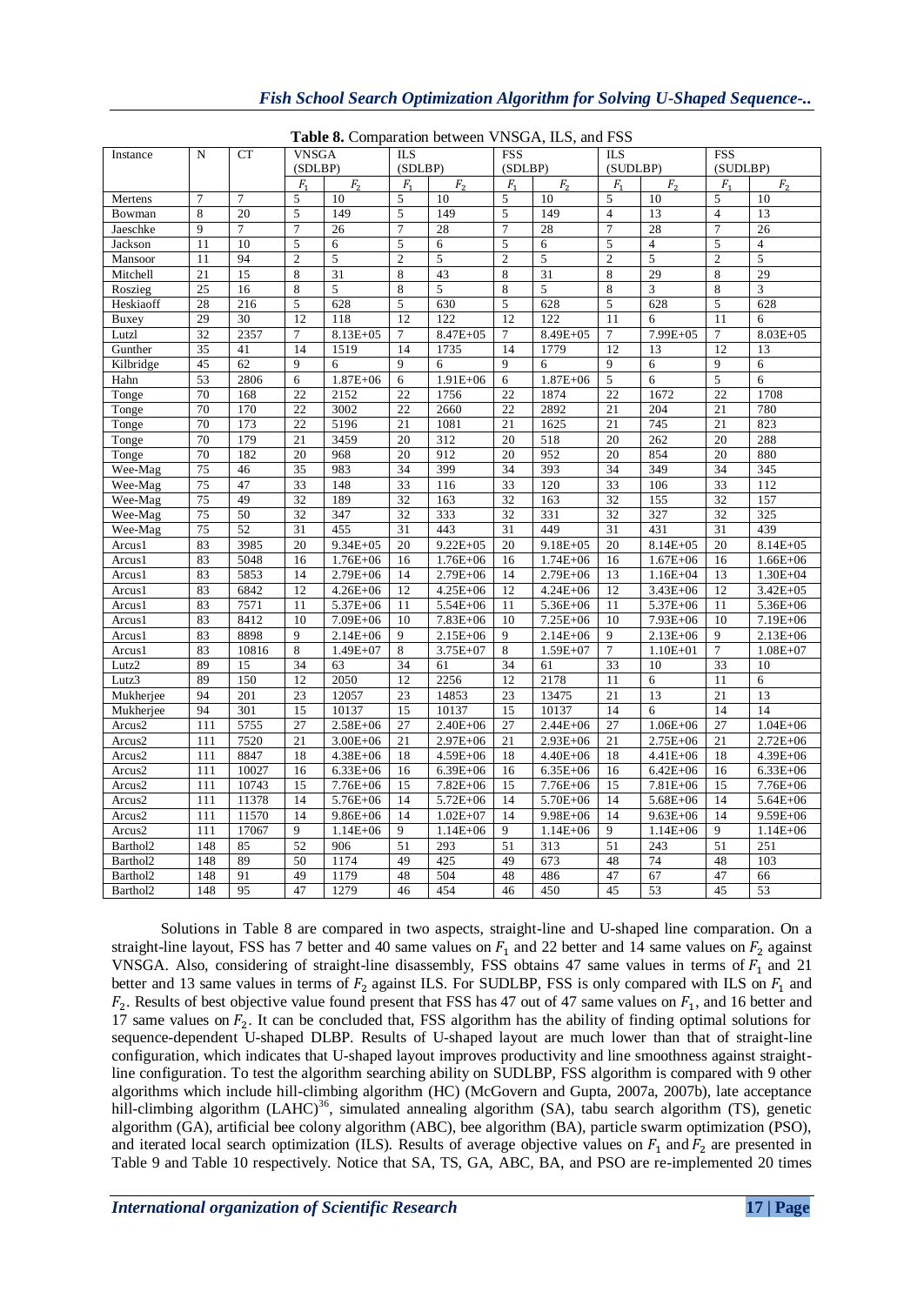each on a U-shaped line, and results of HC, LAHC, and ILS are acquired from research Li, Kucukkoc, and Zhang (2019).

From Table 9, FSS algorithm gets 43 out of 47 the most optimal solutions. Also, from Table 10, FSS obtains 31 out of 47 best solutions compared with 9 other meta-heuristic algorithms. Results can be concluded that, FSS algorithm is suitable for utilizing on SUDLBP and it has a superior performance.

| Instance  | N               | <b>CT</b>       | HC              | <b>LAHC</b>     | SA                | TS              | GA                | ABC             | BA              | <b>PSO</b>      | <b>ILS</b>      | FSS               |
|-----------|-----------------|-----------------|-----------------|-----------------|-------------------|-----------------|-------------------|-----------------|-----------------|-----------------|-----------------|-------------------|
| Mertens   | $\overline{7}$  | 7               | 5               | 5               | 5                 | 5               | 5                 | 5               | 5               | 5               | 5               | 5                 |
| Bowman    | 8               | 20              | $\overline{4}$  | $\overline{4}$  | $\overline{4}$    | $\overline{4}$  | $\overline{4}$    | $\overline{4}$  | $\overline{4}$  | $\overline{4}$  | $\overline{4}$  | $\overline{4}$    |
| Jaeschke  | 9               | $\overline{7}$  | $\overline{7}$  | $\overline{7}$  | $\overline{7}$    | 7               | $\overline{7}$    | $\overline{7}$  | $\overline{7}$  | $\overline{7}$  | $\overline{7}$  | $\overline{7}$    |
| Jackson   | 11              | 10              | 5               | 5               | 5                 | 5               | 5                 | 5               | 5               | 5               | 5               | 5                 |
| Mansoor   | 11              | 94              | $\overline{2}$  | $\overline{c}$  | $\overline{c}$    | $\overline{c}$  | $\overline{2}$    | $\sqrt{2}$      | $\overline{c}$  | $\overline{c}$  | $\overline{2}$  | $\overline{c}$    |
| Mitchell  | 21              | 15              | 8               | 8               | 8                 | 8               | 8                 | 8               | 8               | 8               | 8               | 8                 |
| Roszieg   | 25              | 16              | 8               | 8               | 8                 | 8               | 8                 | 8               | 8               | 8               | 8               | 8                 |
| Heskiaoff | 28              | 216             | 5               | 5               | 5                 | 5               | 5                 | 5               | 5               | 5               | 5               | 5                 |
| Buxey     | 29              | 30              | 11              | 11.05           | 11                | 11              | 11                | 11              | 11              | 11              | 11              | 11                |
| Lutzl     | 32              | 2357            | $\tau$          | 7               | $\overline{7}$    | 7               | $\tau$            | $\tau$          | $\tau$          | $\overline{7}$  | 7               | 7                 |
| Gunther   | 35              | 41              | 12              | 12              | 12                | 12              | 12                | 12              | 12              | 12.15           | 12              | 12                |
| Kilbridge | 45              | 62              | $\overline{Q}$  | 9               | 9                 | 9               | 9                 | 9               | 9               | 9               | 9               | 9                 |
| Hahn      | 53              | 2806            | 5.7             | 5.65            | 5.6               | 5.85            | 5.9               | 6.0             | 5.5             | 5.5             | 5.2             | 5.25              |
| Tonge     | 70              | 168             | 22              | 22              | 22.15             | $\overline{22}$ | $\overline{22}$   | $\overline{22}$ | $\overline{22}$ | $\overline{22}$ | $\overline{22}$ | $\overline{22}$   |
| Tonge     | 70              | 170             | 21.95           | 21.95           | 22.00             | 21.95           | 21.8              | 22.00           | 22.00           | 21.75           | 21.8            | 21.9              |
| Tonge     | 70              | 173             | 21              | 21              | 21                | 21              | 21                | 21              | 21              | 21.15           | 21              | 21                |
| Tonge     | 70              | 179             | 20              | 20              | 20                | 20              | 20                | 20              | 20              | 20              | 20              | 20                |
| Tonge     | 70              | 182             | 20              | 20              | 20                | 20              | 20                | 20              | 20              | 20              | 20              | 20                |
| Wee-Mag   | 75              | 46              | 34              | 34              | 34                | 34.3            | 34                | 34.9            | 34              | 34              | 34              | 34                |
| Wee-Mag   | 75              | 47              | $\overline{33}$ | 33              | 33                | 33              | $\overline{33}$   | 33              | 33              | 33              | 33              | $\overline{33}$   |
| Wee-Mag   | 75              | 49              | $\overline{32}$ | 32              | 32                | $\overline{32}$ | 32                | $\overline{32}$ | $\overline{32}$ | 32              | 32              | $\overline{32}$   |
| Wee-Mag   | 75              | 50              | $\overline{32}$ | $\overline{32}$ | $\overline{32}$   | $\overline{32}$ | $\overline{32}$   | 32.1            | $\overline{32}$ | $\overline{32}$ | $\overline{32}$ | $\overline{32}$   |
| Wee-Mag   | $\overline{75}$ | $\overline{52}$ | $\overline{31}$ | $\overline{31}$ | $\overline{31}$   | 31              | $\overline{31}$   | $\overline{31}$ | $\overline{31}$ | 31              | $\overline{31}$ | $\overline{31}$   |
| Arcus1    | 83              | 3985            | 20              | 20              | 20.05             | 20              | 20                | 20              | 20.05           | 20              | 20              | 20                |
| Arcus1    | 83              | 5048            | 16              | 16              | 16                | 16              | 16                | 16              | 16              | 16              | 16              | 16                |
| Arcus1    | 83              | 5853            | 13              | 13              | 13.4              | 13              | 13.75             | 13.5            | 13.5            | 13              | 13              | 13                |
| Arcus1    | 83              | 6842            | 12              | 12              | 12                | 12              | 12                | 12              | 12              | 12              | 12              | 12                |
| Arcus1    | 83              | 7571            | 11              | 11              | 11                | 11              | 11                | 11              | 11              | 11              | 11              | 11                |
| Arcus1    | 83              | 8412            | 10              | 10              | 10                | 10              | 10                | 10              | 10              | 10              | 10              | 10                |
| Arcus1    | 83              | 8898            | 9               | 9               | 9                 | 9               | 9                 | 9               | 9               | 9               | 9               | 9                 |
| Arcus1    | 83              | 10816           | 8               | 8               | 8                 | 8               | 8                 | 8               | 8               | 8               | 7.8             | 7.9               |
| Lutz2     | 89              | 15              | 33              | 33              | 33.25             | 33.25           | 33.15             | 33.25           | 33              | 33              | 33              | 33                |
| Lutz3     | 89              | 150             | 11              | 11              | 11.25             | 11              | 11                | 11              | 11              | 11.25           | 11              | 11                |
| Mukherjee | 94              | 201             | 21.25           | 21.2            | 21.5              | 21.95           | 21.5              | 22.00           | 21.5            | 21.85           | 21.25           | $\overline{21.2}$ |
| Mukherjee | 94              | 301             | 14              | 14              | 14.5              | 14.7            | 14.75             | 15.0            | 14.7            | 14              | 14              | 14                |
| Arcus2    | 111             | 5755            | 27              | 27              | 27                | 27              | 27                | 27              | 27              | $\overline{27}$ | 27              | 27                |
| Arcus2    | 111             | 7520            | 21              | 21              | 21                | 21              | 21                | 21              | 21              | 21              | 21              | 21                |
| Arcus2    | 111             | 8847            | 18              | 18              | 18                | 18              | 18                | 18              | 18              | 18              | 18              | 18                |
| Arcus2    | 111             | 10027           | 16              | 16              | 16                | 16              | 16                | 16              | 16              | 16              | 16              | 16                |
| Arcus2    | 111             | 10743           | 15              | 15              | 15                | 15              | 15                | 15              | 15              | 15              | 15              | 15                |
| Arcus2    | 111             | 11378           | 14              | 14              | 14                | 14              | 14                | 14              | 14              | 14              | 14              | 14                |
| Arcus2    | 111             | 11570           | 14              | 14              | 14                | 14              | 14                | 14              | 14              | 14              | 14              | 14                |
| Arcus2    | 111             | 17067           | $\mathbf Q$     | 9               | $\overline{q}$    | $\overline{q}$  | $\overline{9}$    | $\overline{q}$  | $\mathbf Q$     | $\overline{q}$  | 9               | $\overline{9}$    |
| Barthol2  | 148             | 85              | 51              | 51              | $\overline{51.3}$ | 51.7            | $\frac{1}{51.75}$ | 51.3            | $\overline{51}$ | 51.15           | $\overline{51}$ | $\overline{51}$   |
| Barthol2  | 148             | 89              | 49              | 48.9            | 48.95             | 48.95           | 49.00             | 49.00           | 48.95           | 49.05           | 48.75           | 48.9              |
| Barthol2  | 148             | 91              | 48              | 47.8            | 48.0              | 48.0            | 48.1              | 47.9            | 47.8            | 48.0            | 47.6            | 47.5              |
| Barthol2  | 148             | 95              | 45.9            | 45.85           | 46.00             | 45.95           | 45.75             | 46.00           | 45.85           | 46.00           | 45.65           | 45.6              |

**Table 9.** Comparation of average value in terms of  $F_1$ 

**Table 10.** Comparation of average value in terms of  $F_2$ 

|           |    |      |        |        | $\overline{\phantom{a}}$ |           | $\tilde{}$ |            |        |               |            |            |
|-----------|----|------|--------|--------|--------------------------|-----------|------------|------------|--------|---------------|------------|------------|
| Instance  | N  | CТ   | HC     | LAHC   | <b>SA</b>                | <b>TS</b> | <b>GA</b>  | <b>ABC</b> | BA     | <b>PSO</b>    | <b>ILS</b> | <b>IWO</b> |
| Mertens   |    |      | 10     | 10     | 10                       | 10        | 10         | 10         | 10     | 10            | 10         | 10         |
| Bowman    | 8  | 20   | 13     | 13     | 13                       | 13        | 13         | 13         | 13     | 13            | 13         | 13         |
| Jaeschke  | Q  |      | 28     | 28     | 28                       | 28        | 28         | 28         | 28     | 28            | 28         | 28         |
| Jackson   | 11 | 10   |        |        |                          |           |            |            | 4      | 4             | 4          |            |
| Mansoor   | 11 | 94   |        |        |                          |           |            |            |        |               |            |            |
| Mitchell  | 21 | 15   | 30.7   | 31     | 29.3                     | 29.8      | 30.0       | 29.7       | 30.1   | 29.8          | 29.1       | 29.2       |
| Roszieg   | 25 | 16   | 3.2    | 3.9    |                          |           |            |            | 3.1    | $\mathcal{L}$ | $\sim$     |            |
| Heskiaoff | 28 | 216  | 634.8  | 636.4  | 629.9                    | 630.8     | 629.9      | 630.7      | 629.1  | 629.2         | 629.1      | 628.9      |
| Buxey     | 29 | 30   | 8.4    | 15.8   | 6.9                      | 7.3       | 8.4        | 7.1        | 6.8    | 6.4           | 6.5        | 6.4        |
| Lutzl     | 32 | 2357 | 838157 | 830279 | 827934                   | 825674    | 817453     | 819426     | 845392 | 835712        | 804475     | 812942     |

*International organization of Scientific Research* **18 | Page**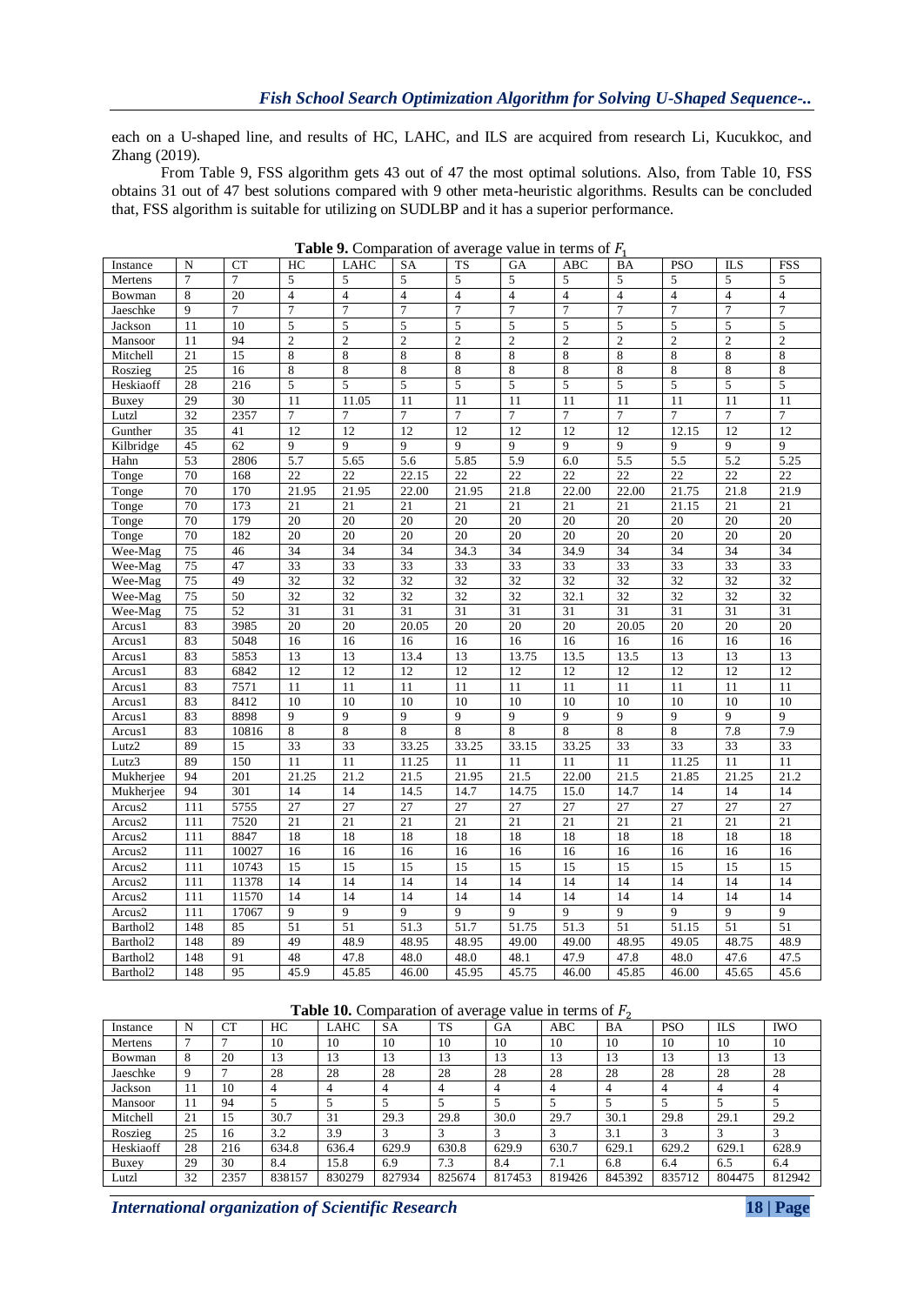| Gunther   | 35  | 41               | 13        | 13.4      | 13.9      | 13.6      | 14.0      | 13.5      | 13.6      | 13.3      | 13.1      | 13.1      |
|-----------|-----|------------------|-----------|-----------|-----------|-----------|-----------|-----------|-----------|-----------|-----------|-----------|
| Kilbridge | 45  | 62               | 6.2       | 8.9       | 6         | 6.3       | 6.3       | 6         | 6         | 6         | 6         | 6         |
| Hahn      | 53  | 2806             | $1E + 06$ | $1E+06$   | $1E+06$   | 976892    | 992605    | 966721    | $1E+06$   | $1E+06$   | 344411    | 312974    |
| Tonge     | 70  | $16\overline{8}$ | 1805.5    | 1811.3    | 1922.3    | 1873.2    | 1799.3    | 1869.3    | 1801.7    | 1786.1    | 1783.0    | 1809.4    |
| Tonge     | 70  | 170              | 2690.9    | 2651.8    | 2894.1    | 2605.3    | 2871.5    | 2973.4    | 3105.5    | 2734.8    | 2159.8    | 2579.5    |
| Tonge     | 70  | 173              | 1088.8    | 1719.7    | 1105.4    | 1089.1    | 891.4     | 1005.5    | 995.1     | 915.5     | 954.1     | 913.6     |
| Tonge     | 70  | 179              | 325.6     | 518.5     | 395.7     | 401.5     | 298.4     | 341.2     | 318.1     | 286.5     | 290.8     | 342.5     |
| Tonge     | 70  | 182              | 934       | 1685.7    | 939.0     | 954.2     | 907.8     | 892.9     | 1091.5    | 972.4     | 879.9     | 897.6     |
| Wee-Mag   | 75  | 46               | 475.4     | 457.5     | 397.9     | 418.2     | 482.3     | 501.5     | 472.3     | 412.3     | 426.7     | 370.9     |
| Wee-Mag   | 75  | 47               | 128.5     | 118.0     | 118.5     | 121.4     | 123.5     | 120.9     | 119.3     | 119.9     | 117.3     | 118.3     |
| Wee-Mag   | 75  | 49               | 159.9     | 159.5     | 160.2     | 167.3     | 159.3     | 164.5     | 157.5     | 158.9     | 159.3     | 159.7     |
| Wee-Mag   | 75  | 50               | 337.8     | 331.5     | 335.9     | 329.8     | 333.5     | 340.2     | 329.1     | 332.6     | 330.5     | 328.7     |
| Wee-Mag   | 75  | $\overline{52}$  | 446.9     | 444.4     | 449.3     | 447.1     | 439.9     | 450.3     | 439.2     | 437.9     | 437.8     | 442.7     |
| Arcus1    | 83  | 3985             | 838896    | 835347    | 847250    | 860971    | 841965    | 864210    | 834702    | 830739    | 827898    | 820583    |
| Arcus1    | 83  | 5048             | $2E + 06$ | $2E + 06$ | $2E + 06$ | $2E + 06$ | $2E + 06$ | $2E + 06$ | $2E + 06$ | $2E+06$   | $2E + 06$ | $2E + 06$ |
| Arcus1    | 83  | 5853             | 13515     | 19389     | $1E+06$   | $1E + 06$ | 50542     | 77934     | $1E+06$   | 19245     | 12786     | 14508     |
| Arcus1    | 83  | 6842             | $4E+06$   | $4E+06$   | $3E + 06$ | $3E + 06$ | $3E + 06$ | $4E+06$   | $4E+06$   | $4E+06$   | $4E + 06$ | $4E + 06$ |
| Arcus1    | 83  | 7571             | $6E+06$   | $6E+06$   | $6E+06$   | $7E+06$   | $7E+06$   | $6E+06$   | $6E+06$   | $6E+06$   | $6E + 06$ | $6E+06$   |
| Arcus1    | 83  | 8412             | $1E+07$   | $1E+07$   | $1E+07$   | $1E+07$   | $1E+07$   | $9E + 06$ | $9E + 06$ | $9E + 06$ | $1E+07$   | $9E + 06$ |
| Arcus1    | 83  | 8898             | $2E + 06$ | $2E+06$   | $2E + 06$ | $2E + 06$ | $2E+06$   | $2E + 06$ | $2E + 06$ | $2E + 06$ | $2E + 06$ | $2E + 06$ |
| Arcus1    | 83  | 10816            | $4E+07$   | $4E+07$   | $4E+07$   | $4E + 07$ | $4E+07$   | $4E+07$   | $3E + 07$ | $4E+07$   | $3E + 07$ | $3E + 07$ |
| Lutz2     | 89  | 15.0             | 10.3      | 16.5      | 23.5      | 10.2      | 11.3      | 12.4      | 11.9      | 10.3      | 10.1      | 10.2      |
| Lutz3     | 89  | 150              | 6.4       | 10.7      | 7.8       | 6.2       | 7.0       | 105.9     | 37.2      | 9.6       | 6.6       | 6.3       |
| Mukherjee | 94  | 201              | 588.25    | 475.1     | 307.5     | 962.4     | 1205.1    | 1024.7    | 923.4     | 678.5     | 564.35    | 297.8     |
| Mukherjee | 94  | 301              | 14.4      | 16.5      | 92.7      | 1125.6    | 784.3     | 2736.5    | 4892.6    | 19.2      | 9.6       | 15.8      |
| Arcus2    | 111 | 5755             | $1E + 06$ | $2E+06$   | $1E+06$   | $1E + 06$ | $1E+06$   | $1E+06$   | $1E+06$   | $1E + 06$ | $1E+06$   | $1E+06$   |
| Arcus2    | 111 | 7520             | $3E + 06$ | $3E + 06$ | $3E + 06$ | $3E + 06$ | $3E + 06$ | $4E+06$   | $3E + 06$ | $3E + 06$ | $3E+06$   | $3E + 06$ |
| Arcus2    | 111 | 8847             | $5E+06$   | $5E+06$   | $5E+06$   | $6E + 06$ | $5E+06$   | $5E+06$   | $5E+06$   | $5E + 06$ | $5E + 06$ | 5E+06     |
| Arcus2    | 111 | 10027            | 7E+06     | $7E + 06$ | $7E + 06$ | $7E + 06$ | $7E + 06$ | 8E+06     | $7E+06$   | $7E + 06$ | $7E + 06$ | 7E+06     |
| Arcus2    | 111 | 10743            | 8E+06     | $8E + 06$ | $9E + 06$ | $9E + 06$ | $9E + 06$ | $9E + 06$ | $8E + 06$ | $9E + 06$ | $8E + 06$ | 8E+06     |
| Arcus2    | 111 | 11378            | $6E+06$   | $6E+06$   | $6E+06$   | $6E + 06$ | $6E+06$   | $6E+06$   | $6E+06$   | $6E+06$   | $6E+06$   | $6E+06$   |
| Arcus2    | 111 | 11570            | $1E+07$   | $1E+07$   | $1E+07$   | $1E+07$   | $1E + 07$ | $1E+07$   | $1E+07$   | $1E + 07$ | $1E+07$   | $1E + 07$ |
| Arcus2    | 111 | 17067            | $1E+06$   | $1E+06$   | $1E+06$   | $1E + 06$ | $1E+06$   | $1E+06$   | $1E+06$   | $1E + 06$ | $1E+06$   | $1E + 06$ |
| Barthol2  | 148 | 85               | 259.8     | 258.4     | 295.6     | 338.4     | 329.6     | 673.4     | 901.7     | 260.8     | 257.4     | 293.5     |
| Barthol2  | 148 | 89               | 371.2     | 346.0     | 378.2     | 396.4     | 417.2     | 409.5     | 553.1     | 384.7     | 294.65    | 341.9     |
| Barthol2  | 148 | 91               | 414.0     | 362.4     | 392.4     | 525.3     | 387.0     | 615.6     | 425.3     | 382.6     | 281.3     | 275.5     |
| Barthol2  | 148 | 95               | 419.4     | 396.95    | 435.0     | 392.5     | 624.8     | 592.5     | 371.3     | 917.3     | 311.65    | 323.6     |

## *Fish School Search Optimization Algorithm for Solving U-Shaped Sequence-..*

# **VI. Conclusions**

With the decreasing of rare-earth resources and increasing concerns of waste problem. Product recovery has become an important method in sustainability development since it properly deals with EOL products. Remanufacturing is a smart strategy which can solve part of waste and pollution problem especially waste of electrical and electronic equipment (WEEE). Disassembly is widely employed in industrial to transfer EOL products into different parts. These social background makes DLBP research area become attractive. With the consideration of finding near-optimal solutions in acceptable computation time, this paper has for the first time proposed FSS algorithm on sequence-dependent U-shaped DLBP and greatly expands the research field. A MINLP model with the ability of solving complex precedence relationships is implemented and tested on straight-line and U-shaped line separately. Four different objectives are introduced in this paper to test the performance of FSS algorithm on different aspects. Two instance sets which contain small-size and large-size cases are set as benchmark problems to test the performance of FSS algorithm. Results of case studies and comparative studies indicate that U-shaped layout can improves line efficiency and smoothness, and FSS algorithm is a great meta-heuristic algorithm which can be future utilized in DLBP.

In the future, to expand research field of DLBP, novel approaches can be applied on a disassembly line. Also, due to the limited number of studies of U-shaped DLBP and sequence-dependent DLBP, these two aspects are attractive to researchers. What is more, real industrial and commercial cases are welcomed to be introduced in DLBP, especially cases with uncertain task processing time and instances with OR precedence relationships.

## **References**

- [1] Yin, T., Zhang, Z., Zhang, Y., Wu, T. and Liang, W., 2022. Mixed-integer programming model and hybrid driving algorithm for multi-product partial disassembly line balancing problem with multi-robot workstations. *Robotics and Computer-Integrated Manufacturing*, *73*, p.102251.
- [2] Zhang, L., Zhao, X., Ke, Q., Dong, W. and Zhong, Y., 2021. Disassembly line balancing optimization method for high efficiency and low carbon emission. *International Journal of Precision Engineering and Manufacturing-Green Technology*, *8*(1), pp.233-247.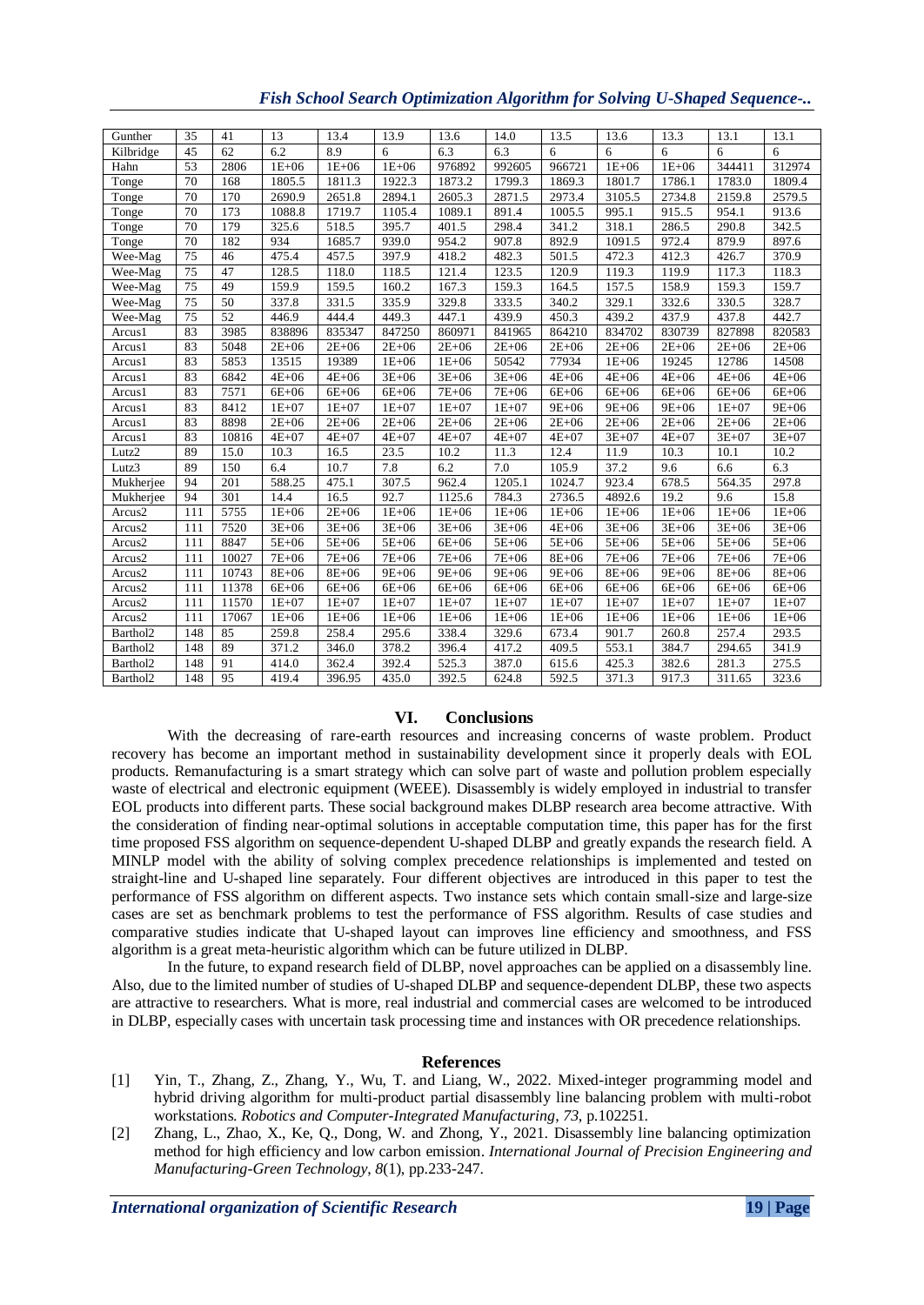- [3] Siddig, N., Zhang, Z., Mokhtar, A. and Abualnor, A., 2021. Optimizing Disassembly Line Balancing Problem Using Multi-objective ADAM Optimizer Algorithm. *Journal of Karary University for Engineering and Science*.
- [4] Gungor, A. and Gupta, S.M., 1999b. Issues in environmentally conscious manufacturing and product recovery: a survey. *Computers & Industrial Engineering*, 36(4), pp.811-853.
- [5] Yao, P. and Gupta, S. M., 2021a. Cat Swarm Optimization Algorithm for Solving Multi-Objective U-Shaped Disassembly Line Balancing Problem. *Proceedings of the International Conference on Remanufacturing*, March 24-25, pp. 222-230.
- [6] Hjorth, S. and Chrysostomou, D., 2022. Human–robot collaboration in industrial environments: A literature review on non-destructive disassembly. *Robotics and Computer-Integrated Manufacturing*, *73*, p.102208.
- [7] Gungor, A., & Gupta, S. M., 1999a. Disassembly line balancing. *Proceedings of the 1999 Annual Meeting of the Northeast Decision Sciences Institute, Newport*, Rhode Island, March 24-26, pp.193-195.
- [8] Yin, T., Zhang, Z. and Jiang, J., 2021. A Pareto-discrete hummingbird algorithm for partial sequencedependent disassembly line balancing problem considering tool requirements. *Journal of Manufacturing Systems*, *60*, pp.406-428.
- [9] Yao, P. and Gupta, S. M., 2021b. Small World Optimization Algorithm for Solving Multi-Objective U-Shaped Disassembly Line Balancing Problem, *Proceedings of the 2021 Annual Meeting of the Northeast Decision Sciences Institute*, Virtual, March 26-27, 659-668.
- [10] Kalayci, C.B. and Gupta, S.M., 2013a. Artificial bee colony algorithm for solving sequence-dependent disassembly line balancing problem. *Expert Systems with Applications*, *40*(18), pp.7231-7241.
- [11] Yao, P. and Gupta, S. M., 2021c. Ant Colony Optimization Algorithm for Solving U-Shaped Disassembly Line Balancing Problem with Multiple Objectives, *Proceedings of the 4th International Conference on Innovative Studies of Contemporary Sciences*, Tokyo, Japan, July 29-31, pp. 21-26.
- [12] McGovern, S.M. and Gupta, S.M., 2007a. A balancing method and genetic algorithm for disassembly line balancing. *European journal of operational research*, *179*(3), pp.692-708.
- [13] McGovern, S.M. and Gupta, S.M., 2007b. Combinatorial optimization analysis of the unary NP-complete disassembly line balancing problem. *International Journal of Production Research*, *45*(18-19), pp.4485- 4511.
- [14] Özceylan, E., Kalayci, C.B., Güngör, A. and Gupta, S.M., 2019. Disassembly line balancing problem: a review of the state of the art and future directions. *International Journal of Production Research, 57*(15- 16), pp.4805-4827.
- [15] Kalayci, C.B. and Gupta, S.M., 2013b. A particle swarm optimization algorithm with neighborhoodbased mutation for sequence-dependent disassembly line balancing problem. *The International Journal of Advanced Manufacturing Technology*, *69*(1), pp.197-209.
- [16] Kalayci, C.B. and Gupta, S.M., 2013c. Ant colony optimization for sequence- dependent disassembly line balancing problem. *Journal of Manufacturing Technology Management*.
- [17] Kalayci, C.B. and Gupta, S.M., 2013d. Simulated annealing algorithm for solving sequence-dependent disassembly line balancing problem. *IFAC Proceedings Volumes*, *46*(9), pp.93-98.
- [18] Kalayci, C.B. and Gupta, S.M., 2014. A tabu search algorithm for balancing a sequence-dependent disassembly line. *Production Planning & Control*, *25*(2), pp.149-160.
- [19] Yao, P. and Gupta, S. M., 2021d. Invasive Weed Optimization Algorithm for Solving Multi-Objective U-Shaped Disassembly Line Balancing Problem", *Proceedings of the 12th International Congress on Mathematics, Engineering and Natural Sciences*, Paris, France, July 9-11, pp. 286-292.
- [20] Yao, P. and Gupta, S. M., 2021e. Teaching-Learning-Based Optimization Algorithm for Solving Multi-Objective U-Shaped Disassembly Line Balancing Problem, *Proceedings of the 5th International New York Conference on Evolving Trends in Interdisciplinary Research and Practices*, Manhattan, New York City, October 3-5, pp. 21-28.
- [21] Yao, P. and Gupta, S. M., 2021f. Fish School Search Algorithm for Solving Multi-Objective U-Shaped Disassembly Line Balancing Problem, *Proceedings of the Latin American International Conference on Natural and Applied Sciences*, Villahermosa, Mexico, November 5-6, pp. 44-52.
- [22] Agrawal, S., and Tiwari, M.K., 2008. A collaborative ant colony algorithm to stochastic mixed-model Ushaped disassembly line balancing and sequencing problem. *International Journal of Production Research, 46*(6), pp.1405-1429.
- [23] Avikal, S. and Mishra, P.K., 2012. A new U-shaped heuristic for disassembly line balancing problems. *PRATIBHA: International Journal of Science, Spirituality, Business and Technology, 1*(1), pp.21-27.
- [24] Avikal, S., Jain, R. and Mishra, P., 2013. A heuristic for U-shaped disassembly line balancing problems. *MIT International Journal of Mechanical Engineering, 3*(1), pp.51-56.